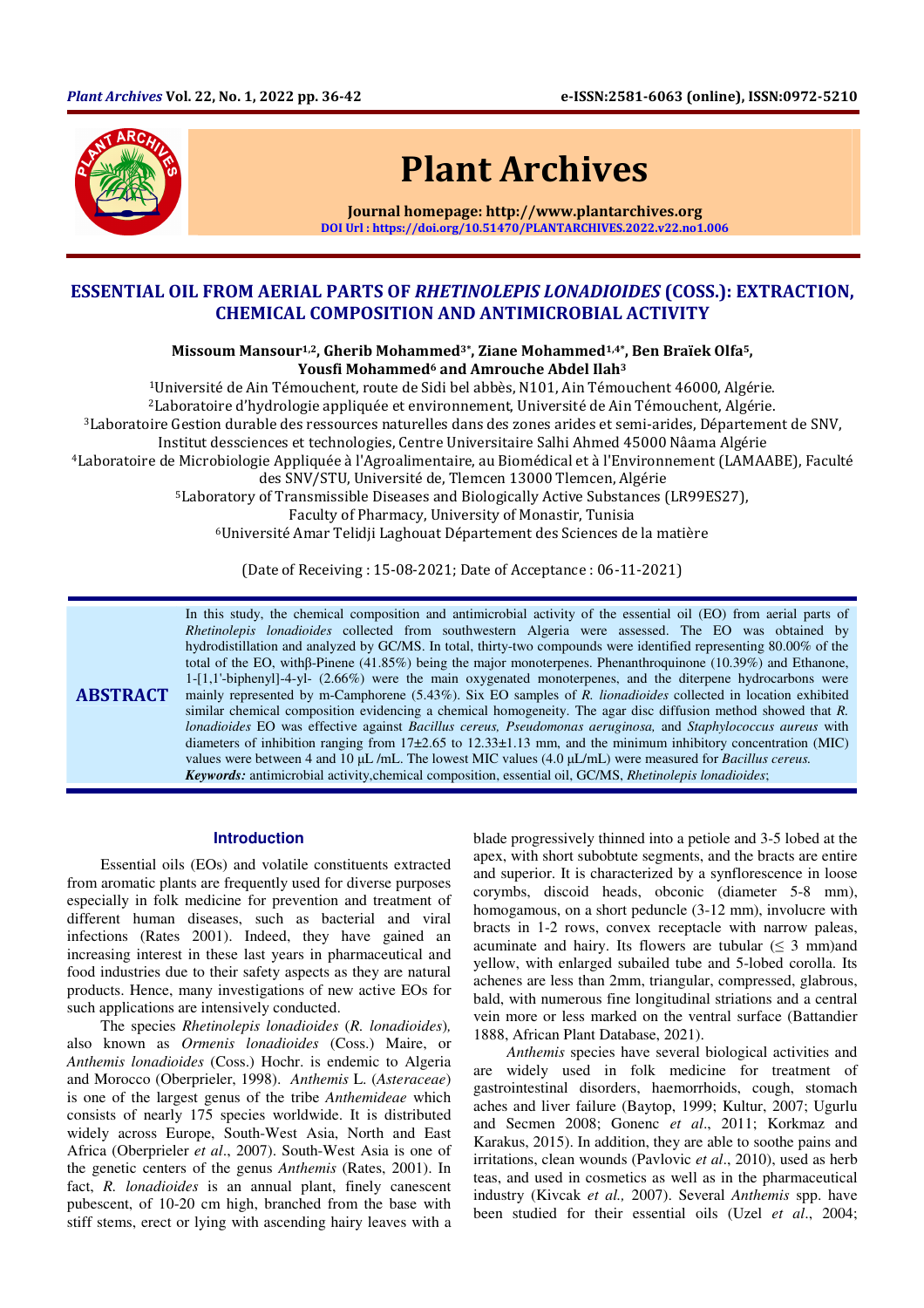Javidnia *et al*., 2004; Kurtulmus *et al*. 2009; Yusufoglu *et al.,* 2018), secondary metabolites, terpenoids, sesquiterpene lactones, flavonoids and coumarins (Hofer and Greger 1985; Bruno *et al.,* 1997; Vajs *et al.,* 1999; Gonenc *et al*., 2011; Tawaha *et al*., 2015; Orlando *et al.,* 2019) and their neuro protective (Venditti *et al.,* 2016), cytotoxic (Alessandro *et al*., 2016), antioxidant and antimicrobial effects (Kivcak *et al.,* 2007; Albayrak and Aksoy, 2012; Stojkovic *et al.,* 2014; Guragaç Dereli *et al*., 2018).

To our knowledge, there are about twenty publications in the literature reporting essential oils from the aerial parts of 17 species and subspecies of plants of the *Anthemis* genus. None concerns *R. lonadioides* (Coss.)*.*

Also, no research has yet been carried out to determine the chemical composition of the essential oil from aerial parts of *R*. *Lonadioides* or to evaluate its antimicrobial activity. For this reason, our study was undertaken to assess, for the first time, the chemical composition of Algerian essential oil extracted from *R*. *lonadioides*. Then, the characterized *R*. *lonadioides* essential oil was evaluated for its *in vitro* antimicrobial effect against some microbial pathogens. The expected results were then used for the valorization of *R*. *lonadioides* essential oil as a new bio agent for several pharmaceutical or food applications.

#### **Material and Methods**

### **Plant Material**

Samples of aerial parts of *R. lonadioides* were collected during the flowering period (April, 2021) in the region of Beni Abbes (southwest of Algeria 30° 05′ north, 2° 06′ west). A voucher specimen has been deposited at the Laboratory Sustainable management of natural resources in arid and semi-arid zones, Department of SNV, Institute of Science and Technology, University Center Salhi Ahmed Nâama Algeria. Dried aerial parts (around 300–400 g) were submitted to hydrodistillation, using a Clevenger-type apparatus for 3 hours. Yields have been calculated from dry material.

#### **Gas Chromatography (GC) Analysis**

GC analyses were performed with a BrukerScion SQ. It is equipped with a DB-5 type capillary column (length: 25 m, internal diameter: 0.220 mm, film thickness: 0.25 µm). The column temperature was set at 50°C for 10 min, then raised gradually from 50 to 250°C at a rise rate of 2°C/min, and finally it was maintained at 250°C for 15 min. The injector temperature was set at 250°C.The injection mode was Split (division ratio of 1:100).The carrier gas flow rate (helium) was set at 1 mL/min. the volume of the injected sample was 0.2µL.

## **Gas chromatography-mass spectroscopy (GC/MS) analysis**

The analysis of the *R. lonadioides* essential oil samples was carried out in the Technical Platform of Physico-Chemical Analysis (PTAPC-CRAPC)-Laghouat-Algeria, using a SHIMADZU GCMSQP2020 Instruments, equipped with a fused Rxi®-5ms capillary column (30 m  $\times$  0.25 mm, 0.25 µm film thickness, Phase: Cross bond® 5% diphenyl /95% dimethylpolysiloxane). A solution of 0.5µL solution prepared by 10% vol. of the sample dilution in n-hexane, was injected in split mode (30:1). Injector and detector temperatures were maintained at 250°C and 310°C, respectively. The column temperature was programmed at 60°C for 3minthen increased gradually to 310°C at 2°C/min, and finally maintained at 310°C for 10 min. The carrier gas used was Helium (99.995% purity) with a flow rate of 1 mL/min. The mass spectrometer conditions were as follows: ionization voltage 70eV, ion source temperature 200°C, and electronionization mass spectra were acquired over the mass range of 45-600 m/z.

#### **Identification of Essential Oil Composition**

Identification of components was performed by comparing their relative retention index (RI) determined with the reference of homologous series of *n*-alkanes (C8 to C24) (Rustaiyan *et al*., 2004 and Toiu *et al.,* 2009).

The fragmentation patterns of the mass spectra were compared with the WILEY and NIST 05 libraries. The linear temperature-programmed RIs of all the constituents were calculated based on the GC through the interpolation between bracketing *n*-alkanes as follows:

$$
RI = 100 \times \left[ \frac{t_{R(i)} + t_{R(z)}}{t_{R(Z+1)} + t_{R(Z)}} Z \right]
$$

Where Z: the number of carbon atoms in the smaller *n*alkane.

 $t_{R(i)}$ ,  $t_{R(Z)}$  and  $t_{R(Z+1)}$  : the retention time of the desired compound, the smaller *n*-alkane and the larger *n*-alkane, respectively (Jalali-Heravi *et al*., 2015).

## **Antimicrobial Activity of the Essential Oil**

#### **Microbial Strains**

Antimicrobial activity of the essential oil extracted from the aerial parts of *R. lonadioides* was evaluated against five Gram-positive bacteria (*Bacillus cereus* ATCC 10876, *Bacillus subtilis* ATCC 21332, *Listeria monocytogenes* ATCC 15313, *Staphylococcus aureus* ATCC 25923, and *Enterococcus faecalis* ATCC 49452) and two Gram-negative bacteria (*Escherichia coli* ATCC 25922 and *Pseudomonas aeruginosa* ATCC27853).

#### **Screening for Antimicrobial Activity**

The agar diffusion method (NCCLS 1997) was used for the determination of the antimicrobial activity of the essential oils. Briefly, 1 mL of the tested microbial suspension (at  $10<sup>6</sup>$ cells/mL) was spread onto the surface of Mueller Hinton Agar (Biokar diagnostics, Beauvais, France) plates. The *R. lonadioides* essential oil was dissolved in dimethyl sulfoxide (DMSO)at 10% to enhance oil solubility. Then, filter paper discs (6 mm of diameter) were impregnated with the prepared mixture of DMSO and *R. lonadioides* essential oil and placed on the surface of the inoculated plates that were afterwards incubated at 37°C for 24 hours. After incubation, observed clear zones of inhibition were measured (mm). DMSO and antibiotics [spiramycin 100 µg and Oflatoxin 5 µg, BioMérieux] were used as controls Set. Each test was performed in triplicate in at least three separate experiments.

#### **Determination of Minimum Inhibitory Concentration (MIC)**

The MIC values of the *R. lonadioides* essential oil were determined by the micro dilution assay in 96-well microplates. The essential oil was dissolved in DMSO then it was first diluted to the highest concentration, followed by serial dilutions made in Mueller-Hinton broth (Biokar diagnostics, Beauvais, France) over the concentration range 1–6 uL/mL. Ten uL of standardized suspension was added.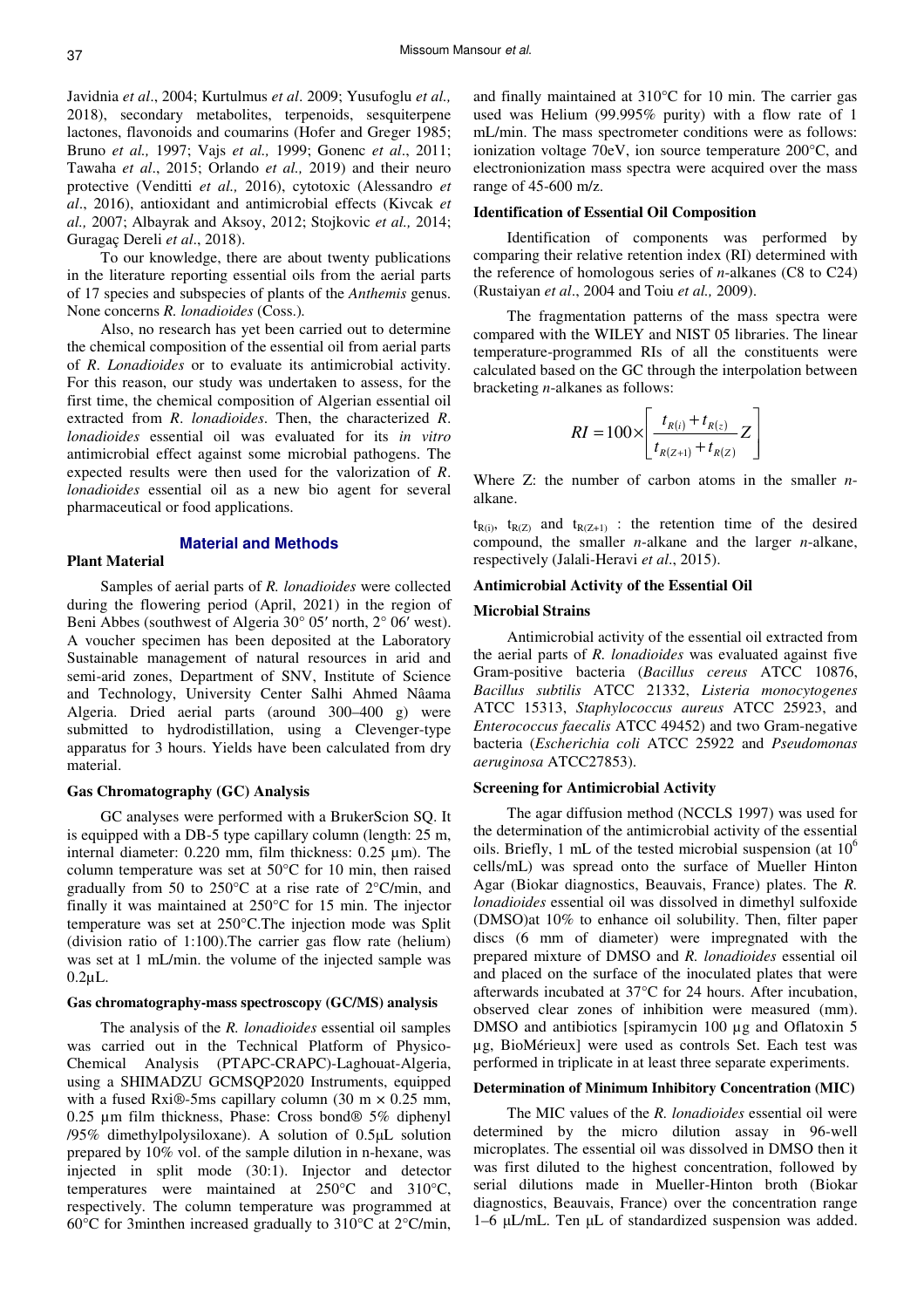Inoculated plates were incubated at 37°C for 24 hours for the bacteria. The MIC was defined as the lowest concentration of *R.lonadioides* essential oil resulting in complete inhibition of visible growth after incubation(Ahmed Elkhalifa *et al.,* 2018). Tests were performed three times in triplicate.

## **Statistical Analysis**

All the experimental results were submitted for a variance analysis (ANOVA) using the SPSS software (version 11.5). Means and standard errors were calculated and a probability level of *P*<0.05 was used in testing the statistical significance of all the data. Tukey's post hoc test was used to determine significance of mean values for multiple comparison at *P<*0.05.

#### **Results and Discussion**

Essential oil samples were obtained by the hydrodistillation of dry aerial parts of *R. lonadioides* Coss. Yields of essential oil, calculated w/w *versus* dry material, ranged between 0.90% and 1.40%.Theseobtained EO yields are greater than those found for some plants of the same *Anthemis* genus such as *Anthemis nobilis* L. with an EO yield value of 0.67% (Sadiki and Idrissi 2019), *Anthemis maritima* from Corsica (0.015%) (Collu *et al*., 2008) and *Anthemis cretica* sub sp. *carpatic*a (0.22%) (Kürkçüoğluand and Tosun, 2020). Indeed, the yield of an EO depends on many factors (growth stage, pedoclimatic conditions, extraction technique, etc.). One oil sample was analyzed by GC(RI) and GC/MS (Table 1, Fig. 1).



**Fig. 1 :** Gas chromatogram GC/SM of *Rhetinolepis lonadioides* Coss. essential oil The numbered peaks are the identified components as listed in Table 1

## **Chemical Composition of** *R. lonadioides* **(Coss.) Essential Oil**

The detailed analysis of a bulk sample was carried out by a combination of chromatographic and spectroscopic techniques. One oil sample was analyzed by GC(RI) and GC(MS) (Table 1). In total, thirty-two compounds were identified, accounting for 80.00% of the whole composition, and were dominated by monoterpenes (68.33%).The hydrocarbon monoterpenes (53.94%) fraction was mostly represented by β-Pinene (41.85%). D-Limonene (6.79%), α-Fenchene (3.64%) and  $\alpha$ -Pinene (1.01%). Hydrocarbons sesquiterpene (7.99%) were well represented by (E)-.beta.- Famesene (3.19%) and. α-Curcumene (1.63%), while, m-Camphorene (5.43%)was the only diterpene hydrocarbons present in a significant (P<0.05) amount. Moreover, this essential oil is characterized by the presence of oxygenated sesquiterpene of, Eudesm-7(11)-en-4-ol(0.47%)and Nerolidol (0.17%).

According to our results, the composition of the essential oil isolated from Algerian *R*. *lonadioides* differs drastically (*P*<0.05) from those of other *Anthemis* species dominated by oxygenated compounds, *A. montana* (α-Thujone 46.9%, β-Thujone 16%, Trans chrysanthemyl

11.3%) (Bulatovic *et al*., 1998), *A. tinctoria* L. (1,8 cineole 7.9%, β-Pinene 7.3%, α-Pinene4.4%) (Holla *et al*., 2002) and *A. talyshensis* A. (α-Eudesmol 18.2%,Borneol 13.3%, Hexadecanoic acid 9.5%) (Aghajani *et al*., 2005). On the other hand, it presents some analogies with *Anthemis*  essential oils that contained appreciable contents of monoterpene hydrocarbons: 2,4-*Thujadiene*,β-Pinene or Paracymene. For instance, *A. melampodina* (Grace, 2002**)** contained β-Pinene (6.4%) and Paracymene (11%), *A. altissima* (Javidnia *et al*., 2004) (2,4-*Thujadiene at 27% and*α-Pineneat 4%) and *A. melanolepis* (Saroglou *et al*., 2005) (β-Pinene 11.7%).

Generally, the difference in chemical composition of our essential oil comparing to others from different *Arthemis* plants could be attributed to many factors such as the plant species, the part of the plant from which was extracted the essential oil, the genetic factors as well as the physiological, environmental and geographic variations (Dridi *et al*., 2020).

#### **Antimicrobial Activity**

The antimicrobial activity of *R. lonadioides* EO was assayed against seven bacteria using the agar disc diffusion method and measuring the minimum inhibitory concentration (MIC) (Table 2).The results showed that the EO had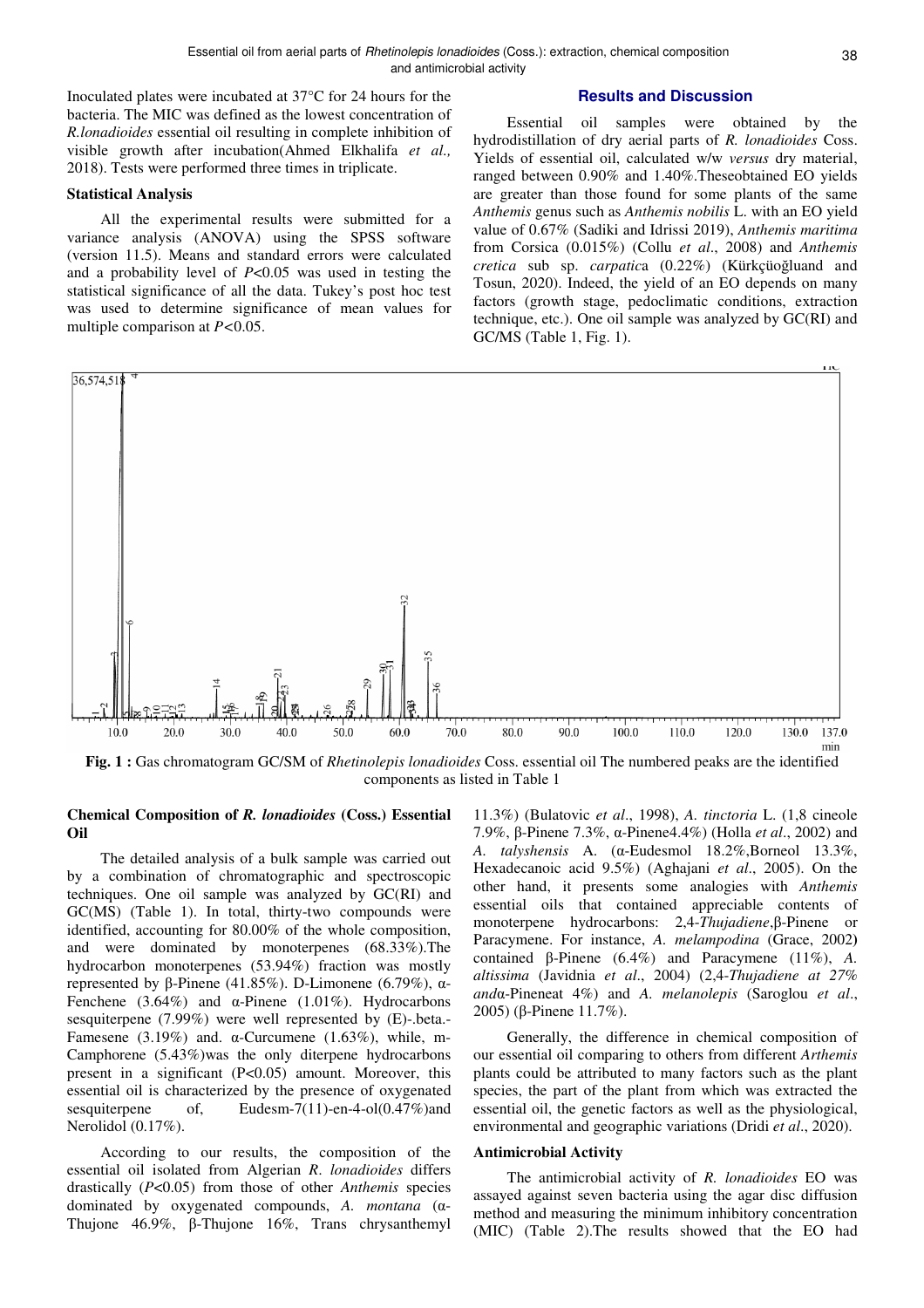substantial antimicrobial activity. In fact, it was effective against *B. cereus* and *P*. *aeruginosa* with inhibition zone diameters ranging from 13.67±7.37 to 17.00±2.65 mm and MIC values of 4-6µL/mL. *B. subtilis* and *S. aureus* were less sensitive (diameters of the zone of inhibition: 11.00±2.00 and 12.33±1.13 mm respectively, MIC: 8-10 µL/mL). On the other hand, the *R. lonadioides* EO showed weak activity against *L. monocytogenes*, *E. faecalis* and *E. coli* with diameters of inhibition zones ranging from 6.00±0.00 to 8.00±0.00 mm. According to these founds, it could be observed that the sensitivity of the microbial strains to our *R. lonadioides* essential oil was not correlated to the bacterial types (Gram-positive or Gram-negative). Hence, the studied essential oil could affect both of the bacterial membranes. Generally, the mechanisms of action of EOs and their selectivity towards certain bacteria have so far remained poorly understood (Hammer *et al*., 1999, Bagamboula *et al*., 2004). Accordingly, this selectivity is the result of the varied composition of the active fractions of the EOs, which often exhibit synergistic actions. It seems that their mechanisms of action are essentially linked to the structure of the wall and to the membrane permeability of Gram-positive and Gramnegative bacteria. In this context, the work of (Burt, 2004) showed that an active EO will exert its antimicrobial effect by its interference with the lipid bilayer of the target cell thanks to its hydrophobic property, which leads to a disturbance of the permeability and loss of the constituents of the cell. In addition, this reaction varies depending on the nature of the lipid bilayer, which explains the resistance of Gram-negative bacteria (Mahmoud *et al.* 2004). In addition, (Debbah *et al.,* 1970) demonstrated the high sensitivity of Gram-positive bacteria compared to Gram-negatives. In the same study approach, (Gordon *et al*., 1973) and (Mahmoud *et al*., 2004) suggested that the antimicrobial effect exerted by EOs could be explained by the destruction of certain enzymatic systems including those which participate in the production of cellular energy and the production of structural compounds. Moreover, (Mahmoud *et al*., 2004), (Guesmi and Boudabous, 2006) for their part, put forward the hypothesis of inactivation and destruction of genetic material and,

finally (Caillet *et al*., 2007) reported that EOs prevent the multiplication of bacteria, their sporulation and the synthesis of their toxins.

In the whole, as it was previously reported by many researchers that the antimicrobial activity of the EOs depends on their chemical composition, the obtained antimicrobial activity of our *R. lonadioides* essential oil towards the tested bacteria could be attributed to one or more of its major biological components: β-Pinene (41.85%), Phenanthroquinone (10.39%), D-Limonene (6.79%). However,  $\alpha$  and β-Pinene have been reported to exhibit slight activity against a range of microorganisms with MIC values ranged from 7.5 to 20.0 mg/mL against *E. coli*, *S*. *aureus* and *E. faecalis* (Dorman and Deans, 2000; Sonboli *et al*., 2006; Leite *et al*., 2007; Jung, 2009; Runyoro *et al.,* 2010). Indeed, it is important to notice that synergistic interactions could occur between major or minor components of the EO thus playing a key effect on its antimicrobial activity (Dridi *et al.,* 2020).

By understanding the antibacterial activity of the Eos extracted from some plants of the *Anthemis* genus, the *Anthemis xylopoda* O. Schwarz EO (Borneol, 31.80%; β-pinene, 12.67%) showed a weak antibacterial effect against *B. subtilis*, *E. coli*, and *P. aeruginosa* with inhibition zone diameters ranging from 7.6 to 10 mm, while the antimicrobial activity against *S. aureus* was remarkably higher (23.2 mm) (Dridi *et al*., 2020).

In parallel, *Anthemis stiparum* subsp. *Sabulicola* EO (with Germacrene  $D(11.13\%)$  and t-Cadinol(11.01%) as major compounds), also showed low antimicrobial activity against the same bacterial strains with MIC values between 50 and 100 µL/mL (Šarac *et al*., 2014).

In short, it could be summarized that oxygenated terpenes, alcohols, aldehydes and ketones are active but with different specificity and activity levels, which could be linked firstly to the functional group but also to hydrogen binding parameters (Panizzi *et al.,* 1993; Adam *et al.,* 1998).

**Table 1:** GC/SM Components of *Rhetinolepis lonadioides* Coss.essential oil from Algeria*.* 

|    | Components <sup>a</sup>   | $\overline{RI}$ lit <sup>b</sup> | -0-<br>$\overline{RI^c}$ | $\overline{R.T^d}$ | Area $%$ |
|----|---------------------------|----------------------------------|--------------------------|--------------------|----------|
| 1  | styrene                   | 870                              | 890.94                   | 6.09               | 0.11     |
| 2  | $\alpha$ -Pinene          | 930                              | 931.67                   | 7.61               | 1.01     |
| 3  | $\alpha$ -Fenchene        | 959                              | 977.81                   | 9.50               | 3.64     |
| 4  | $\beta$ -Pinene           | 972                              | 980.00                   | 10.93              | 41.85    |
| 5  | $\alpha$ -Terpinene       | 1017                             | 1020.18                  | 11.52              | 0.03     |
| 6  | D-Limonene                | 1018                             | 1031.44                  | 12.13              | 6.79     |
| 7  | beta.-Ocimene             | 1041                             | 1048.07                  | 13.04              | 0.12     |
| 8  | $\gamma$ -Terpinene       | 1047                             | 1057.99                  | 13.58              | 0.07     |
| 9  | Terpinolene               | 1080                             | 1087.93                  | 15.22              | 0.32     |
| 10 | Hotrienol                 | 1115                             | 1116.63                  | 16.91              | 0.12     |
| 11 | .D-Camphor                | 1141                             | 1140.76                  | 18.42              | 0.22     |
| 12 | <b>Borneol</b>            | 1148                             | 1149.66                  | 19.78              | 0.10     |
| 13 | $\alpha$ -Terpineol       | 1172                             | 1188.40                  | 21.39              | 0.25     |
| 14 | Bornylacetate             | 1285                             | 1284.58                  | 27.57              | 2.04     |
| 15 | Guaiacol<4-vinyl->        | 1293                             | 1310.99                  | 29.26              | 0.13     |
| 16 | Myrtenylacetate           | 1314                             | 1324.01                  | 30.08              | 0.32     |
| 17 | $\delta$ -Elemene         | 1334                             | 1335.83                  | 30.83              | 0.05     |
| 18 | Methyleugenol             | 1402                             | 1400.65                  | 35.15              | 0.82     |
| 19 | Caryophyllene             | 1421                             | 1416.21                  | 35.87              | 1.07     |
| 20 | $\alpha$ -Humulene        | 1454                             | 1449.75                  | 37.90              | 0.06     |
| 21 | $(E)$ - $\beta$ -Famesene | 1448                             | 1458.38                  | 38.42              | 3.19     |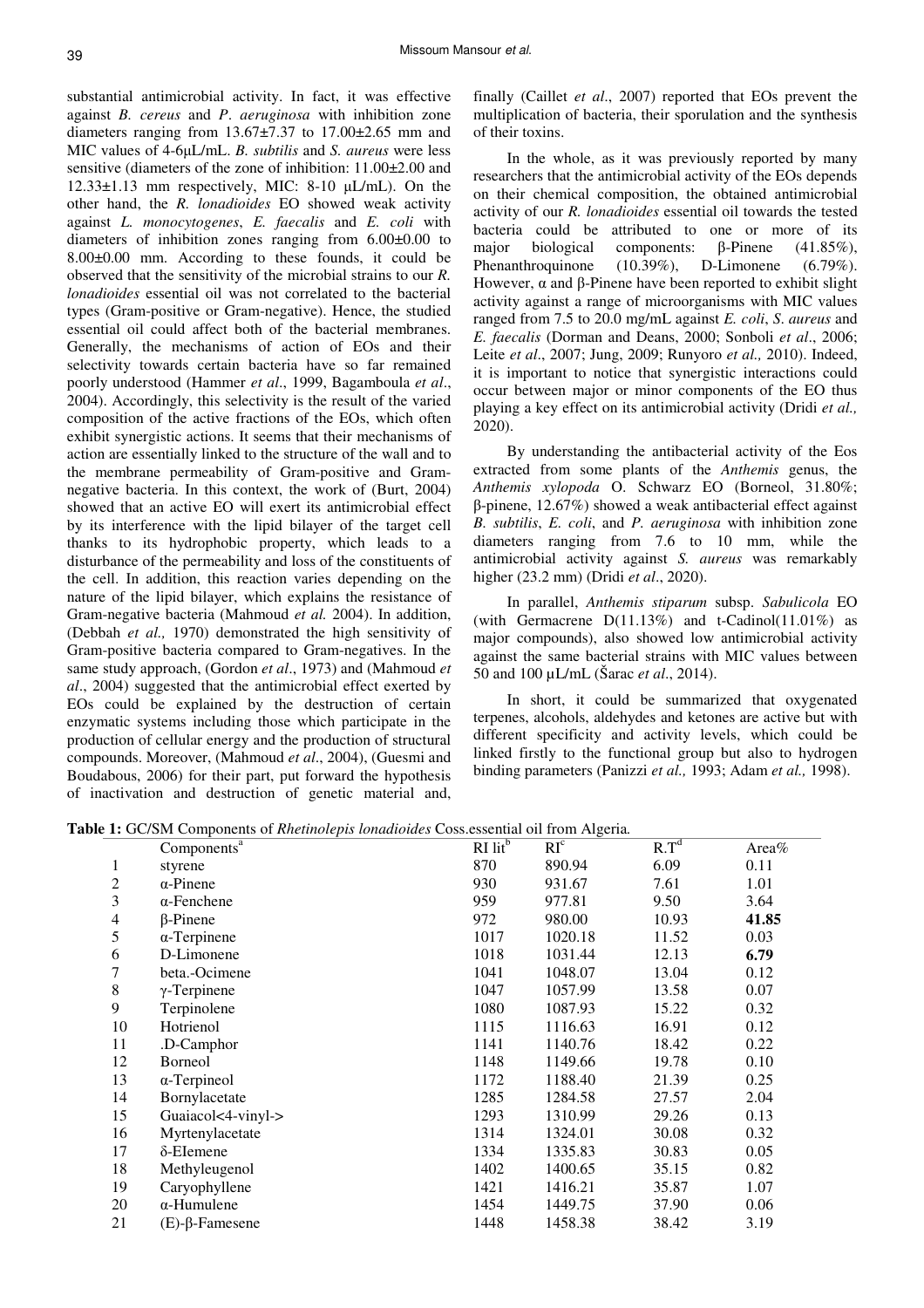| 22 | $\beta$ -Selinene               | 1469 | 1467.02 | 38.95 | 1.61   |
|----|---------------------------------|------|---------|-------|--------|
| 23 | $\alpha$ -Curcumene             | 1472 | 1478.90 | 39.67 | 1.63   |
| 24 | $\alpha$ -Farnesene             | 1499 | 1508.29 | 41.43 | 0.24   |
| 25 | $\delta$ -Cadinene              | 1514 | 1511.44 | 41.61 | 0.14   |
| 26 | Nerolidol                       | 1605 | 1564.00 | 47.20 | 0.17   |
| 27 | $\alpha$ -Bisabolol             | 1683 | 1681.11 | 51.19 | 0.14   |
| 28 | Eudesm- $7(11)$ -en-4-ol        | 1681 | 1686.59 | 51.49 | 0.47   |
| 29 | Ethanone, 1-[1,1'-biphenyl]-4-y | 1716 | 1739.56 | 54.30 | 2.66   |
| 30 | NI                              |      | 1793.37 | 57.12 | 5.26   |
| 31 | NI                              |      | 1817.50 | 58.34 | 6.93   |
| 32 | Phenanthroquinone               | 1880 | 1867.70 | 60.85 | 10.39  |
| 33 | NI                              |      | 1890.70 | 62.00 | 0.52   |
| 34 | Farnesylacetone                 | 1895 | 1897.07 | 62.32 | 0.24   |
| 35 | m-Camphorene                    | 1944 | 1954.24 | 65.05 | 5.43   |
| 36 | $\alpha$ -Springene             | 1969 | 1969.42 | 66.59 | 1.85   |
|    | Hydrocarbonmonoterpenes         |      |         |       | 53.94% |
|    | Oxygenatedmonoterpenes          |      |         |       | 14.39% |
|    | Hydrocarbonsesquiterpenes       |      |         |       | 7.99%  |
|    | Oxygenatedsesquiterpenes        |      |         |       | 3.68%  |
|    | Hydrocarbonditerpenes           |      |         |       | 7.28%  |
|    | Total identified $(\%)$         |      |         |       | 80.00% |
|    |                                 |      |         |       |        |

#### **Notes:**

<sup>a</sup>Order of elution and percentages of individual components are given on an apolar column (DB-5).

<sup>b</sup>RI lit, retention indices taken in the literature, ref.  $(60, 61)$ ,  ${}^c$ RI: Retention index calculated from relative retention times,  ${}^d$ RT : retention times.

|  |  | <b>Table 2:</b> Antimicrobial activity of <i>Rhetinolepis lonadioides</i> essential oil (aerial parts): Inhibition zones and MICs. |
|--|--|------------------------------------------------------------------------------------------------------------------------------------|
|--|--|------------------------------------------------------------------------------------------------------------------------------------|

|                        | Inhibition zones (mm)          |                                   |                               | MIC of R.                                        |  |
|------------------------|--------------------------------|-----------------------------------|-------------------------------|--------------------------------------------------|--|
| Bacteria               | Essential<br>oil<br>$15 \mu L$ | Spiramycin<br>(at $100 \mu g/d$ ) | Oflatoxin<br>$(at 5 \mu g/d)$ | <i>lonadioides</i> essential<br>oil $(\mu L/mL)$ |  |
| Gram-positive bacteria |                                |                                   |                               |                                                  |  |
| Bacillus cereus        | $17.00 \pm 2.65$               | $17.67 \pm 2.08$                  | $22.00 \pm 1.73$              | $\overline{4}$                                   |  |
| Bacillus subtilis      | $11.00 \pm 2.00$               | $16.67 \pm 1.53$                  | $20.67 \pm 1.15$              | 10                                               |  |
| Staphylococcus aueus   | $12.33 \pm 1.13$               | $17.33 \pm 1.15$                  | $24.00 \pm 1.00$              | 8                                                |  |
| Enterococcus faecalis  | $8.00 \pm 1.5$                 | $22.67 \pm 2.08$                  | $26.67 \pm 1.53$              | --                                               |  |
| Gram-negativebacteria  |                                |                                   |                               |                                                  |  |
| Listeria monocytogenes | $6.00 \pm 0.00$                | $30.20 \pm 2.00$                  | $21.67 \pm 2.08$              | $- -$                                            |  |
| Escherichia coli       | $6.00 \pm 0.00$                | $6.00 \pm 0.00$                   | $41.00\pm5.57$                | $- -$                                            |  |
| Pseudomonas aeruginosa | $13.67 \pm 7.37$               | $20.67 \pm 5.03$                  | $26.67 \pm 3.06$              | 6                                                |  |

## **Conclusion**

The present study investigated, for the first time, the chemical composition of *R. lonadioides* essential oil endemic of Algeria. The studied essential oil is dominated by monoterpene hydrocarbons (53.94%), oxygenated monoterpenes (14.39%), oxygenated sesquiterpenes (3.68%) and sesquiterpene hydrocarbons (7.99%). The main compounds are β-Pinene (41.85%), Phenanthroquinone (10.39%) and D-Limonene (6.79%). Furthermore, our results showed that the essential oil of *R.lonadioides* possessed interesting antimicrobial properties which potentially suggest its exploitation as a new natural antimicrobial agent in pharmaceutical applications for treating or preventing human infectious diseases and/or in food industries.

## **Acknowledgements**

Authors would like to thank Professor A. Marouf (University of Nâama, Algeria) for the identification of the plant material.

## **References**

Adam, K.; Sivropoulou, A.; Kokkini, S.; Lanaras, T. and Arsenakis, M. (1998). Antifungal activities of *Origanum vulgare* subsp. *hirtum, Menthaspicata, Lavandula angustifolia* and *Salvia fruticosa* essential oils against human pathogenic fungi*. J. Agricultural Food Chem.;* 46: 1739-1745.

- African Plant Database (2021). Conservatoire et Jardin botaniques de la Ville de Genève and South African National Biodiversity Institute, Pretoria. Available from: http://www.ville-ge.ch/musinfo/bd/cjb/africa/ recherche.php (Retrieved June 11, 2021).
- Aghajani, Z.; Masoudi, S. and Rustaiyan, A. (2005). Volative oils of *Anthemis talyshensis A*. *Fedor* and *Sclerorhachis platyrachis* (Boiss.) *Podlech ex Rech.f from Iran. JEssent. Oil Res*.; 17: 355-357.
- Albayrak, S. and Aksoy, A. (2012) Evaluation of antioxidant and antimicrobial activities of two endemic *Anthemis* species in Turkey. *J. Food Biochem.;* 37(6): 639-645.
- Alessandro, V.; Claudio, F.; Giacomo, R.; Mirella, D.C.; Giampiero, C.; Mauro, S. and Armandodoriano, B. (2016). Secondary metabolites with ecologic and medicinal implications in *Anthemis cretica subsp. petraea* from Majella National Park. *AIMS Mol. Sci*.; 3(4): 648-660.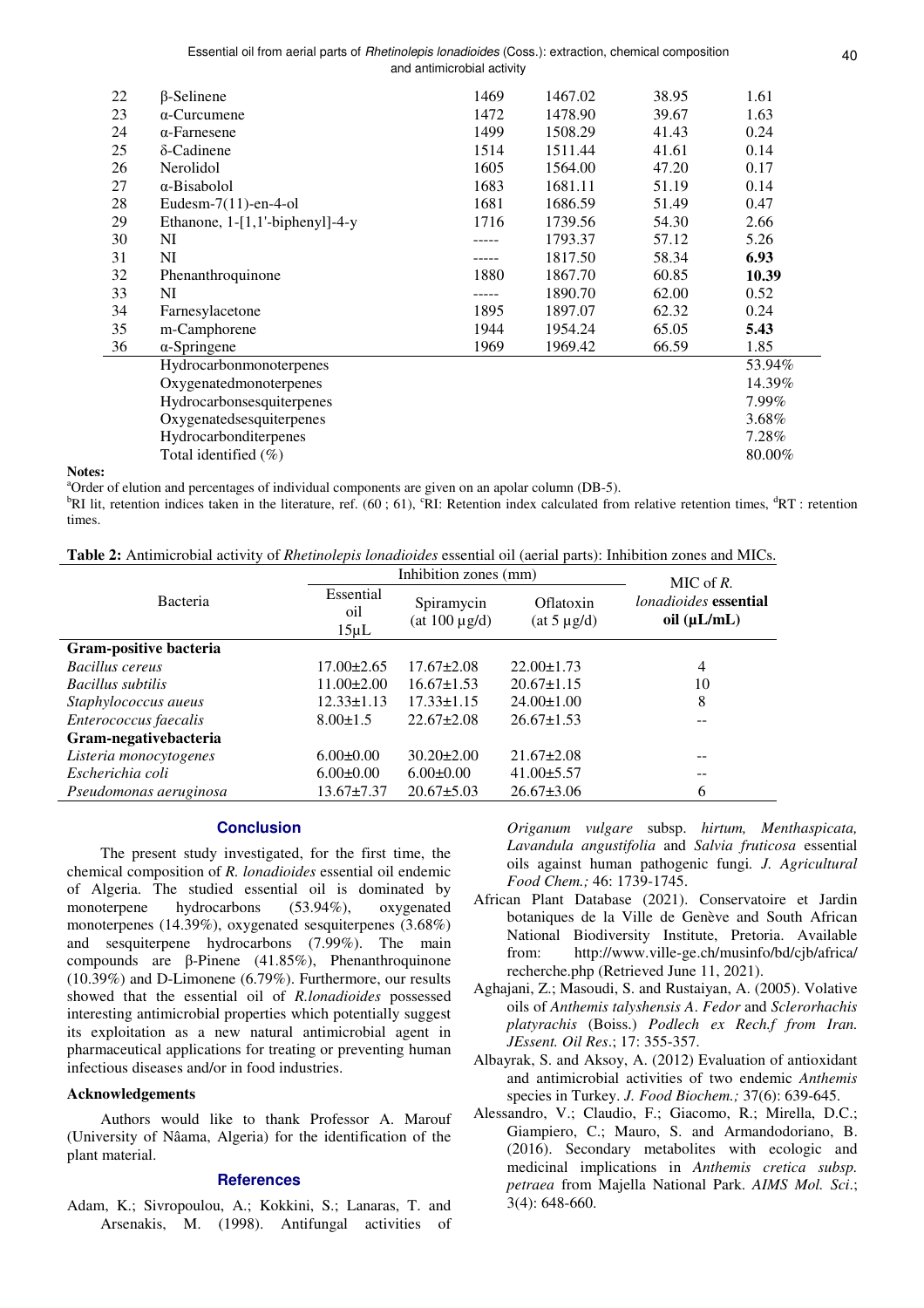- Bagamboula, C.F.; Uyttendaele, M.; Candan, F.; Daferera, D.; Unli, G.V.; Polissiou, M. and Sokmen, A. (2004). Antimicrobial and antioxidative activities of the essential oils and methanol extracts of *Salvia crytanha* (Monbret et Aucher ex Benth and Salvia multicaulis (Vahl.) *Food Chem*.; 84: 519-525.
- Battandier, J. (1888). Flore de l'Algérie. Ancienne flore d'Alger transformée contenant la description de toutes les plantes signalées jusqu'à ce jour comme spontanées en Algérie : Dicotylédones. A. Jourdan, Alger / Paris.
- Baytop, T. (1999). Türkiye'debitkileriletedavi, geçmistevebugün (Therapy with Medicinal Plants in Turkey, Past and Present), 2nd ed. Nobel Tıp Kitabevleri, Istanbul, Turkey.
- Bruno, M.; Bonoi, M.L.; Vassallo, N.; Gedris, T.E. and Herz, W. (1997). Guaianolides and other terpenoids from *Anthemis aetnensis*. *Phyto. Chem*.; 45: 375-377.
- Bulatovic, V.M.; Menkovic, N.R.; Vajs V.E.; Milosavljevic, S.M. and Djokovic, D.D. (1998). Essential oil of *Anthemis Montana*. *J. Essent. Oil Res*.; 10: 223-226.
- Burt, S. (2004). Essential oils: their antibacterial properties and potential applications in foods-a review. *Int. J. Food Microbiol.;* 94: 223-253.
- Caillet, S. and Lacroix, M. (2007). Les huiles essentielles : leurs propriétés antimicrobiennes et leurs applications potentielles en alimentaire. Laboratoire de Recherche en Sciences Appliquées à l'Alimentation (RESALA) INRS-Institut Armand-Frappier, Université de Laval (Québec).
- Chemsa, A.E.; Zellagui, A.; Öztürk, M.; Erol, E.; Ceylan, O.; Mehmet Emin Duru, M.E.M. Lahouel (2018). Chemical composition, antioxidant, anticholin esterase, antimicrobial and antibiofilm activities of essential oil and methanolic extract of *Anthemis stiparum* subsp. *Sabulicola* (Pomel) *Oberpr.Microb.Pathog*. 119: 233- 240.
- Collu, F.; Bonsignore, L.; Casu, M.; Floris, C.; Gertsch, J. and Cottiglia, F. (2008). New cytotoxic saturated and unsaturated cyclohexanones from *Anthemis maritima*.; *Bioorg. Med.Chem. Lett*.18: 1559-1562.
- Dabbah, R.; Edwards, V.M. and Moats, W.A. (1970). Antimicrobial action of some citrus fruit oils on selected food-borne bacteria*. Appl. Microbiol.;* 19: 27- 30.
- Dorman, H.J. and Deans, S.G. (2000). Antimicrobial agents from plants: antibacterial activity of plant volatile oils. *J. Appl. Microbiol*.; 88: 308-316.
- Dridi, I.; Haouel-Hamdi, S.; Cheraief, I.; Mediouni Ben Jemâa, J.; Landoulsi, A. and Chaouch, R. (2020). Essential oil from flowering tops of *Lavandula dentata* (L.). Chemical composition, antimicrobial, antioxidant and insecticidal activities. *J. Essent. oil Bear. Plants*, 24: 632-647.
- Gonenc, T.; Argyropoulou, C.; Erdogan, T.; Gousiadou, C.; Juergenliemk, G.; Kıvcak, B. and Skaltsa, H. (2011) Chemical constituents from *Anthemis wiedemanniana Fisch*. & *Mey*. Biochem. Syst. Ecol., 39: 51-55.
- Gordon, R.E.; Haynes, W.C. and Pang, C.H.N. (1973) The genus Bacillus. Agriculture Handbook. N° 427, ARS-USDA, Washington (USA**)**.
- Grace, M.H. (2002). Chemical composition and biological activity of the volatiles of *Anthemis melampodina* and *Pluchea dioscoridis*. *Phytother. Res*. 16: 183-185.
- Guesmi, A. and Boudabous, A. (2006). Activité antimicrobienne de cinq huiles essentielles associées dans les produits de thalassothérapie- les Plantes à Parfum, Faculté des sciences de Tunis, université Tunis-El Manar, Tunisie.
- Guragaç Dereli F.T.; Ilhan, M. and EsraKüpeliAkkol E.K. (2018). Discovery of new antidepressant agents: *In vivo* study on *Anthemis wiedemanniana* Fisch. & Mey. *J. Ethnopharmacol*, 226: 11–16.
- Hammer, K.A.; Carson, C.F. and Riley, T.V. (1999). Antimicrobial activity of essential oils and other plant extracts. *J. Appl.Microbiol*., 86: 985-990.
- Hofer, O. and Greger, H. (1985) New sesquiterpenecoumarin ethers from *Anthemis cretica*. Liebigs Annalen der Chemie, 6: 1136-1144.
- Holla, M.; Svajdlenka, E.; Vaverkova, S.; Zibrunova, B.; Tekel, J. and. Havranek, E. (2002). Composition of the oil from flower heads of *Anthemis tinctoria* L. cultivated in Slovak republic. *J. Essent. Oil Res*., 12: 714-716.
- Jalali-Heravi, M.; Moazeni-Pourasil, R.S. and Sereshti, H. (2015). Elimination of chromatographic and mass spectrometric problems in GC-MS analysis of lavender essential oil by multivariate curve resolution techniques: improving the peak purity assessment by variable size moving window evolving factor analysis. *J. Chromatogr B Analyt. Technol. Biomed. Life Sci.* 83(9): 983-984.
- Javidnia, K.; Miri, R.; Kamalinejad, M.; Sarkarzadeh, H. and Jamalian, A. (2004) Chemical composition of the essential oils of *Anthemis altissima* L. grown in Iran. *Flavour Fragr. J*. 19: 213-216.
- Jung, E.K. (2009). Chemical composition and antimicrobial activity of the essential oil of *Chrysanthemum indicum* against oral bacteria. *J. Bacteriol. Virol*., 39: 61-69.
- Kivcak, B.; Mert, T.; Saglam, H.; Ozturk, T.; Kurkcuoglu, M. and Baser, K.H. (2007). Chemical composition and antimicrobial activity of the essential oil of *Anthemis wiedemanniana* from Turkey. *Chem. Nat. Compd*., 43: 47-51.
- Korkmaz, M. and Karakus, S. (2015). Traditional uses of medicinal plants of Üzümlü district, Erzincan, *Turkey. Pak. J. Bot*., 47: 125-134.
- Kultur, S. (2007). Medicinal plants used in Kirklareli Province (Turkey). *J. Ethnopharmacol*. 111: 341-364.
- Kürkçüoğluand, M. and Tosun, F. (2020). Determination of the volatile compounds of *Anthemis cretica* sub sp. *anatolica* (*Boiss*.) Grierson Nat. *Nat. Volatiles Essent. Oils* 7(2): 10-16.
- Kurtulmus, A.; Fafal, T.; Mert, T.; Saglam, H.; Kivcak, B.; Ozturk, T.; Demirci, B. and Baser, K. (2009). Chemical composition and antimicrobial activity of the essential oils of three *Anthemis* species from Turkey. *Chem. Nat. Compd.,* 45(6): 900-904.
- Leite, A.M.; Lima, O.; Souza, E.L.; Diniz, F.F.; Trajano, V.N. and Medeiros, I.A. (2007). Inhibitory effect of βpinene, α-pinene and eugenol on the growth of potential infectious endocarditis causing Gram-positive bacteria. *Revista Brasileira de Ciências Farmacêuticas*, 43: 121- 126.
- Mahmoud, B.; Yamazaki, K.; Miyashita, K.; IL-Shik, S.; Dong-Suk, C. and Suzuki, T. (2004). Bacterial microflora of carp (*Cyprius carpio*) and its shelf-life